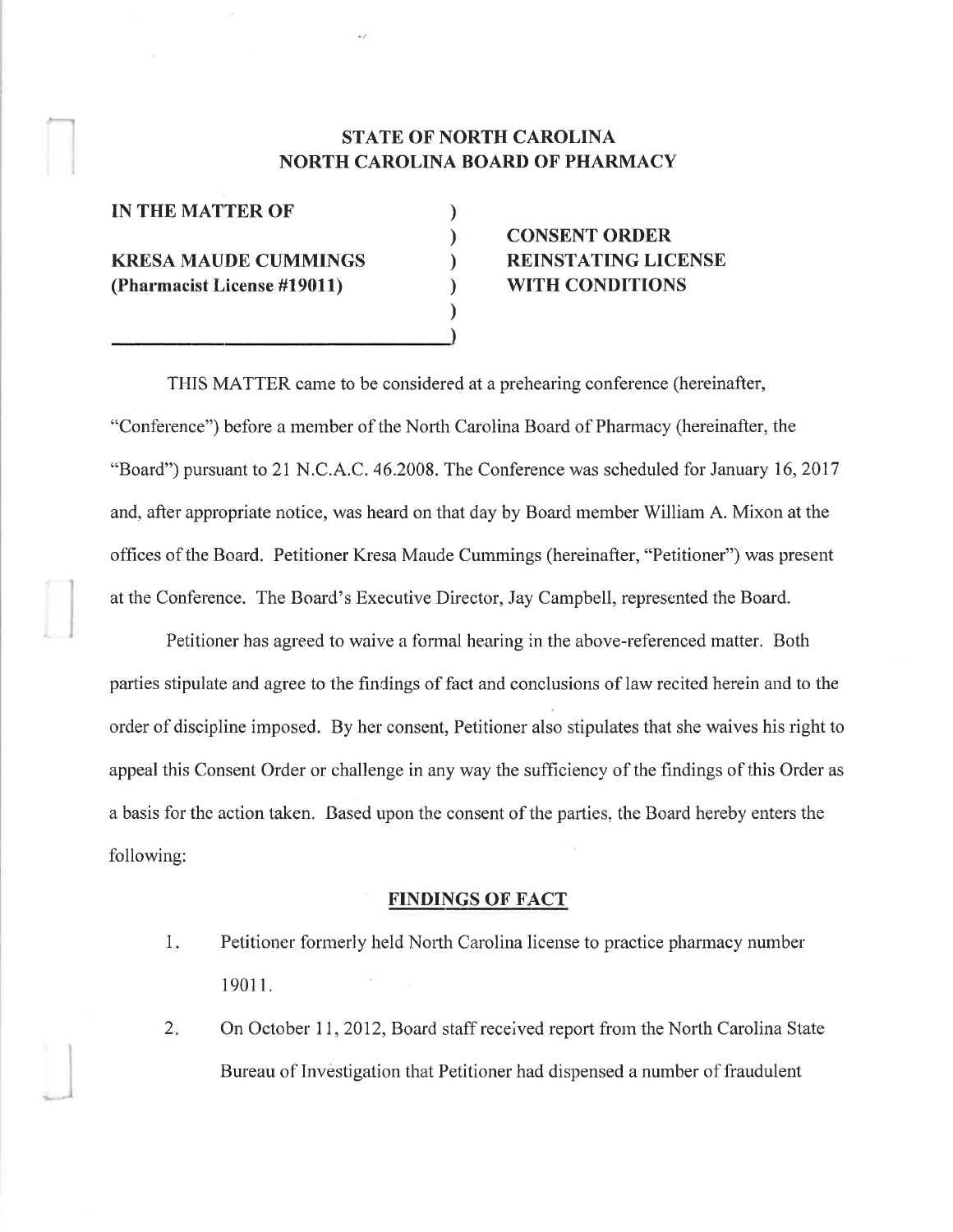prescriptions for oxycodone products (Schedule II) and benzodiazepines (Schedule IV) from her then place of practice.

- $3<sub>1</sub>$ Petitioner was subsequently charged criminally as a result of dispensing these fraudulent prescriptions, eventually pleading guilty to one misdemeanor count of unlawful distribution of controlled substances.
- 'When approached by Board investigative staff, Petitioner declined to surrender her license to practice pharmacy. The Board's Executive Director and counsel fér Petitioner, however, entered into an agreement whereby Petitioner would not practice pharmacy pending resolution of the criminal proceedings against her. 4.
- In December 2014, while criminal proceedings were still pending, Petitioner was charged with driving under the influence. When Petitioner renewed her pharmacist license for 2015, she did not  $-$  as she was required to do  $-$  report this charge. When the charge came to Board staff s attention, Petitioner agreed to voluntarily surrender her pharmacist license, and did so on June 18, 2015. Petitioner was subsequently convicted of a Level 5 DUI charge. stemming from her driving under the influence of zolpidem, a Schedule IV controlled substance. 5.
- Petitioner now acknowleclges that she has a substance use disorder. Petitioner acknowledges her responsibility for dispensing the fraudulent controlled substance prescriptions as reported to Board staff in October 2012, though she denies that she benefitted personally from doing so. Petitioner admits that she abused oxycodone products and benzodiazepines, though she denies that she diverted oxycodone products or benzodiazepines from any place of practice, but rather acquired them from other sources. 6

)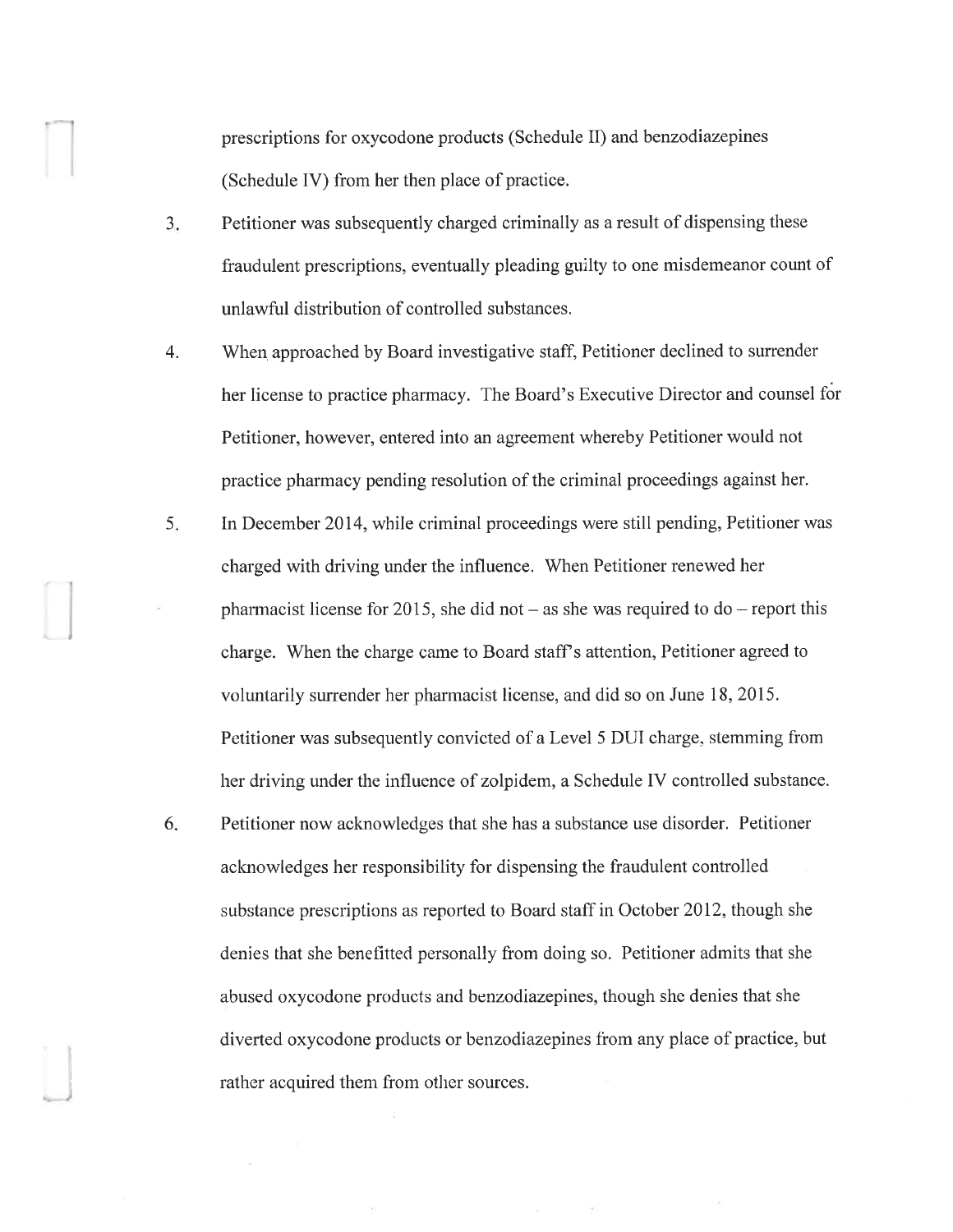- 7. Petitioner did not seek evaluation of, or treatment for, her substance use disorder until June 2015. At that time, Petitioner contacted the North Carolina Pharmacist Recovery Network ("NCPRN"), which recommended that she undergo inpatient evaluation at treatment. Petitioner did not act on that recommendation.
- 8. In early 2016, Petitioner reestablished contact with NCPRN. NCPRN referred Petitioner to the North Carolina Physicians Health Program ("NCPHP"). NCPHP recommended inpatient evaluation and treatment, which Petitioner completed in July 2016.
- 9. NCPHP reports that, with the exception of one instance of minor non-compliance (not repeated), Petitioner has complied with all aspects of her monitoring contract, including random screening, counseling, and group meetings.
- 10. NCPHP advocates for Petitioner's return to the practice of pharmacy, with appropriate conditions.

#### CONCLIJSIONS OF LAW

The Board, in its discretion, concludes that Petitioner can safely resume the practice of pharmacy under the conditions stated below.

IT IS THEREFORE ORDERED that Petitioner's license to practice pharmacy

### is REINSTATED, SUBJECT TO THE FOLLOWING CONDITIONS:

- 1. Petitioner shall complete an Application to Reinstate a Lapsed or Inactive License and pay the appropriate fee.
- 2. As part of the Application to Reinstate a Lapsed or Inactive License, Petitioner shall provide proof that she has obtained thirty (30) hours of continuing education, sixteen (16) of which must be live or contact hours.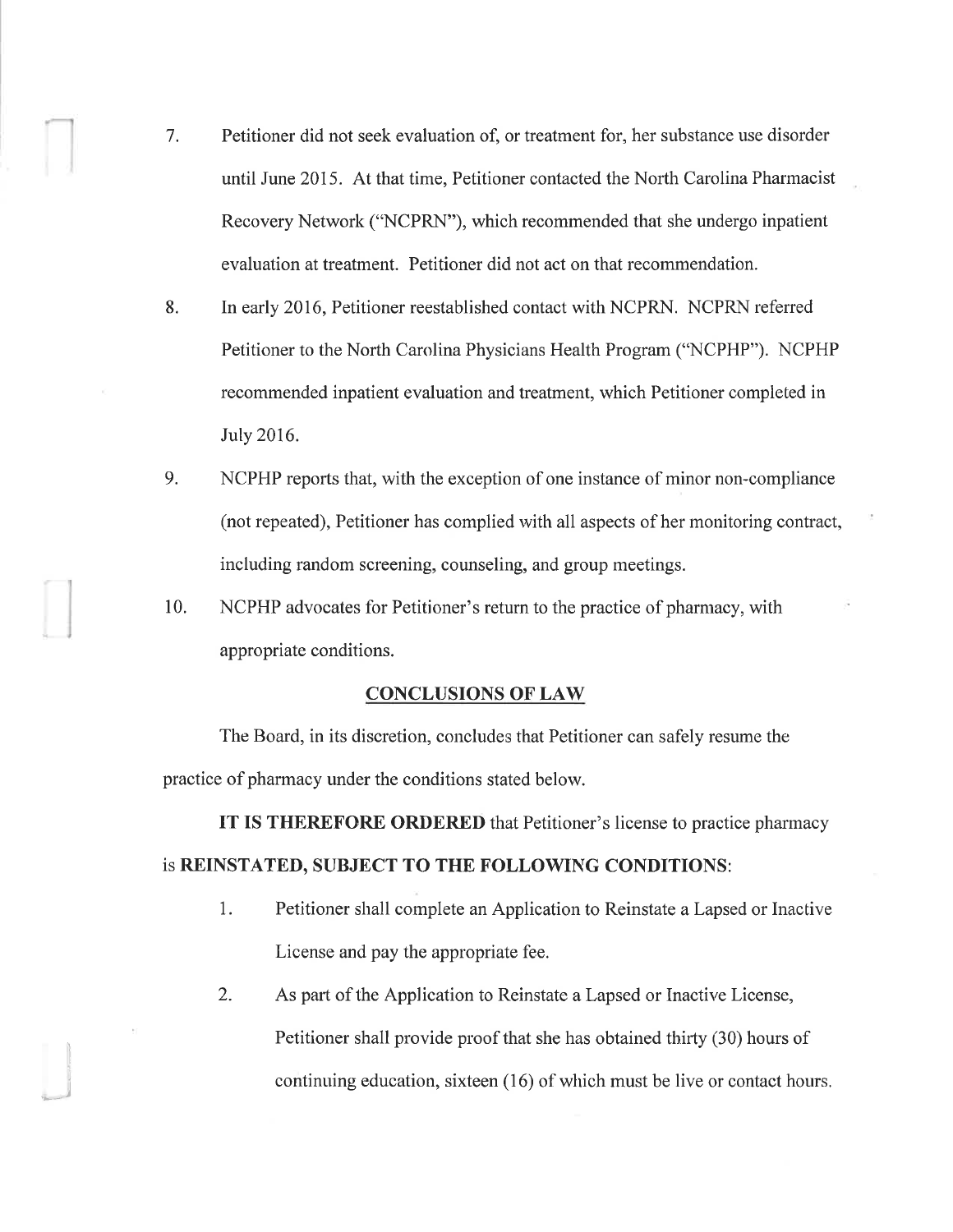These hours represent the continuing education obligation Petitioner would have been required to meet to renew her pharmacy license for 2016 and 2017.

- a J Petitioner shall successfully complete her NCPHP treatment and monitoring agreement.
- $4.$ For the duration of her NCPHP treatment and monitoring agreement, Petitioner shall obtain prior approval of all employment as a pharmacist from NCPHP.
- For the duration of her NCPHP treatment and monitoring agreement, Petitioner may not be employed as a pharmacist more a number of hours per week approved by NCPHP as clinically consistent with Petitioner's recovery. 5.
- Petitioner may not serve as a pharmacist-manager. Not less than one (1) year from the date of this Order, Petitioner may petition the Board to lift or modify this restriction. This Order contains no promise or guarantee, express or implied, that the Board would grant any such petition. 6
- Petitioner may not take an ownership interest in any pharmacy. Not less than one  $(1)$  year from the date of this Order, Petitioner may petition the Board to lift of modify this restriction. This Order contains no promise or guarantee, express or implied, that the Board would grant any such petition.  $7<sub>1</sub>$
- Petitioner shall be subject to unannounced drug screens to be performed at her expense by the Board or its agents, and shall supply utine, blood, hair, 8.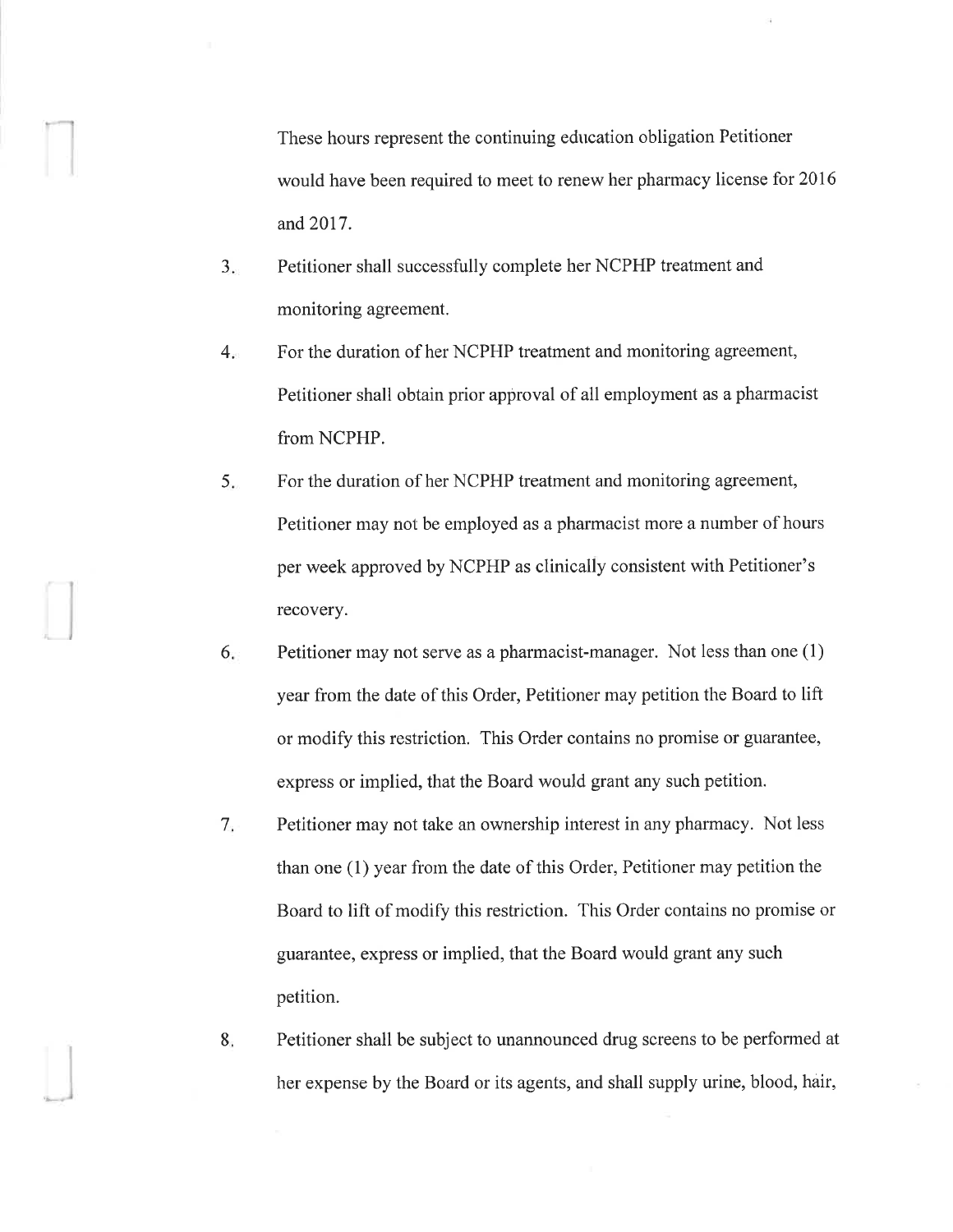nail or any other bodily fluid or tissue sample required for the screening. Results of the screening shall not disclose the presence of any controlled substance, prescription drug, or alcohol that was not previous prescribed for Petitioner by a practitioner acting in the normal course of medical treatment of Petitioner.

- Petitioner shall authorize NCPHP and any treating physician or other health care provider to release Petitioner's medical records to the Board.  $9.$
- Petitioner shall violate no laws governing the practice of pharmacy or the distribution of drugs. l0
- Petitioner shall violate no rules or regulations of the Board. 11.

 $\Box$ 

.J

If Petitioner fails to comply with any terrn or condition of this Order, Petitioner may be subject to additional disciplinary action by the Board. I4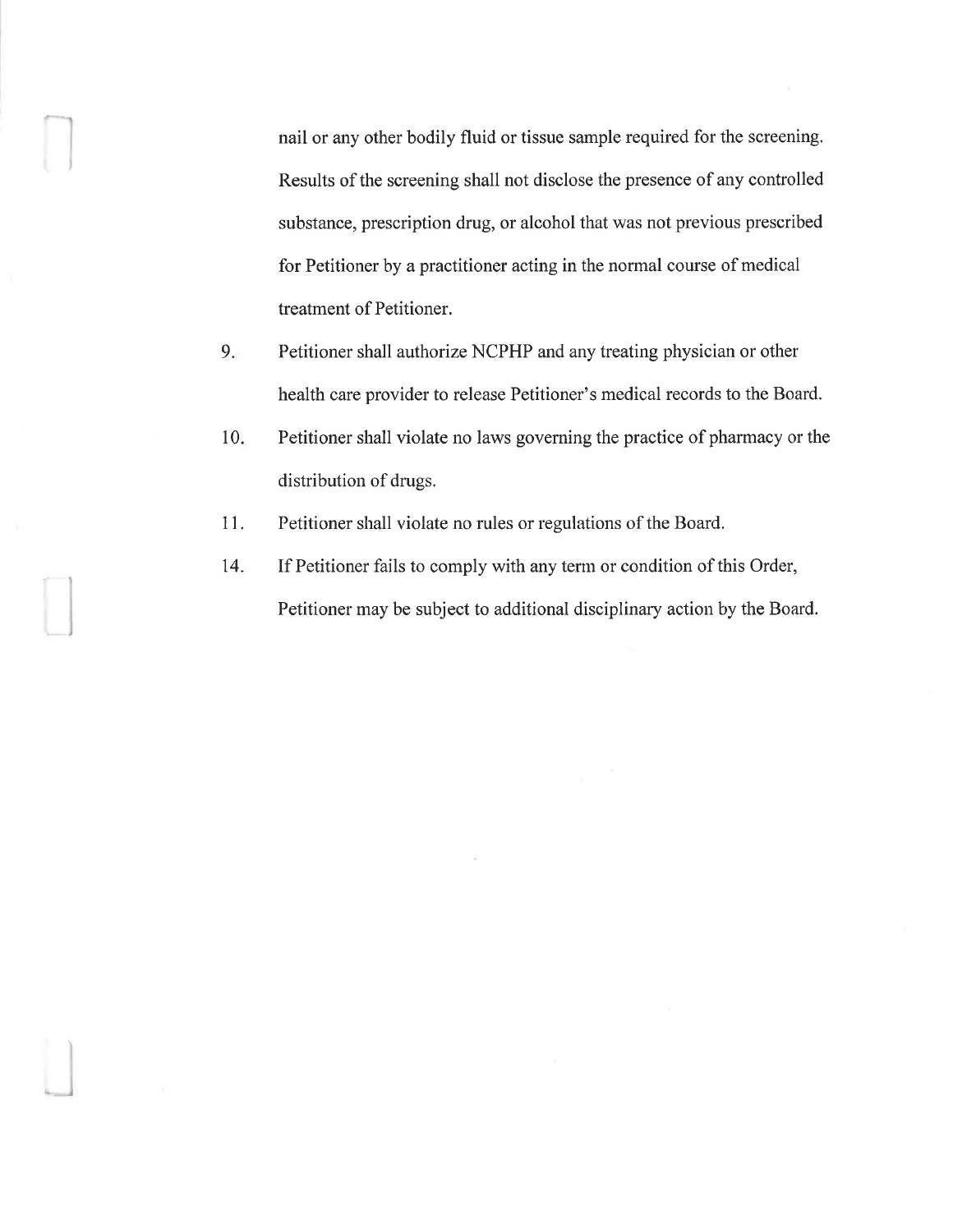

I

# NORTH CAROLINA BOARD OF PHARMACY

By: Jack W. Campbell IV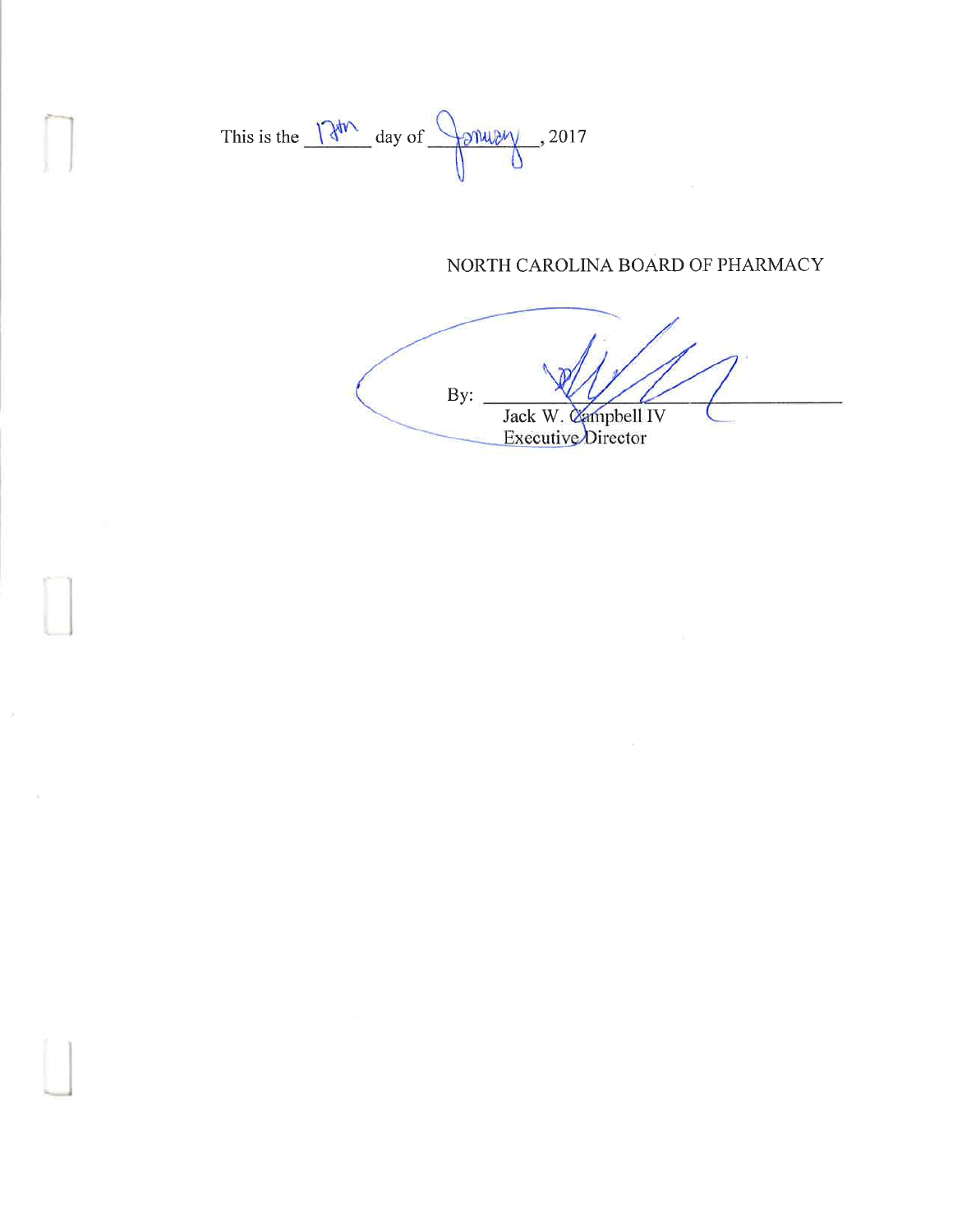Kresa Maude Cummings has full knowledge that she has the right to a formal hearing, at which she would have the right to be represented at her expense by counsel, in this matter. The undersigned freely, knowingly and voluntarily waives such right by entering into this Consent Order.

The undersigned understands and agrees that by entering into this Consent Order, she certifies that she has read the foregoing Consent Order and that she voluntarily consents to the terms and conditions set forth therein and relinquishes any right to judicial review of Board actions which may be taken concerning this matter.

The undersigned further understands that should she violate the terms and conditions of this Consent Order, the Board may take additional action.

The undersigned understands and agrees that this Consent Order will not become effective unless and until approved by the Board.

The undersigned understands that she has the right to have counsel of her choice review and advise her with respect to her rights and this Consent Order, and represents that she enters this Consent Order after consultation with her counsel or after knowingly and voluntarily choosing not to consult with counsel.

CONSENTED TO BY:

l

esa Maude Curel Date/-16-17

Kresa Maude Cummings

STATE OF North Caveluc

Uwhen COUNTY

I, the nndersigned Notary Public of the County and State aforesaid, do hereby certify that the following person(s) personally appeared before me this day, and each acknowledged the due execution of the foregoing document; Kresa Maude Cummings

Date: Notary Public PUBLIC My commission expires:  $1011417$